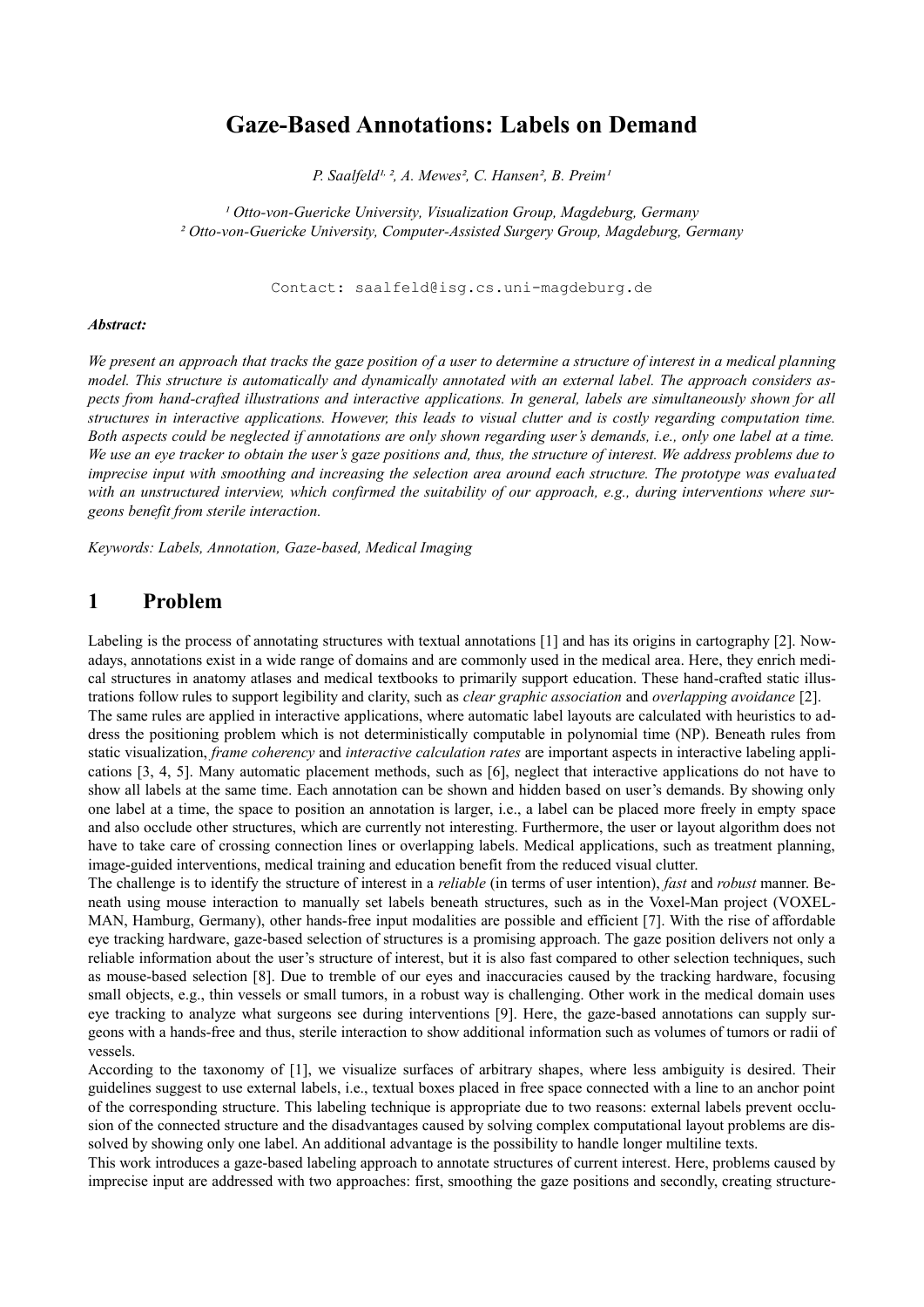specific larger bounding objects to select a structure. The prototype was evaluated with an unstructured interview, which confirms the usefulness during interventions.

# **2 Materials and Methods**

This section gives an overview about the hardware used for eye tracking, gaze-based selection, and describes the label placement as well as visualization. We evaluated the prototype with an unstructured interview. We stated questions regarding the general usability of eye tracking for structure selection as well as questions about advantages and drawbacks while interacting with the prototype. The results are described in the results section (Sec. 3).

### **2.1 Technical Setup**

The commercial eye tracking system Tobii EyeX (Tobii AB, Danderyd, Sweden) is used to track the user's gaze point on the screen. The eye tracker incorporates near-infrared microprojectors, optical sensors and image processing. The microprojectors create reflection patterns on the eyes, which are registered in real time by the image sensors together with the user's head and eyes. The user's features and the projected patterns on his eyes are obtained with image processing. Finally, the eye positions and the gaze point are calculated. The visual angle error of the Tobii EyeX tracker ranges below 0.5°. The working distance is between 45 and 80 cm. At 70 cm distance, the head of the user can be detected on a 48x39 cm plane with a tracking frequency of 30 Hz [10]. Our prototype is implemented in the game engine Unity (Unity Technologies, San Francisco, USA). The API of the eye tracking system provides an interface for Unity such that the user's gaze point can be assessed.



Figure 1: Bounding primitives are appropriate to separate compact and non-interweaving structures, such as vertebras (a) but are insufficient for overlapping or thin, elongated objects. (b) shows overlapping bounding spheres for hepatic vessel systems, i.e., the portal vein (dark red) and hepatic vein (light red).

### **2.2 Gaze-Based Structure Selection**

The gaze point is calculated by tracking the eye position and the viewing direction of the user. The intersection between this vector and the display can be calculated to obtain the gaze point in screen coordinates. Due to the limited tracking accuracy and trembling of the eyes, the gaze point is unsteady and varies within a range of several pixels. The noisy in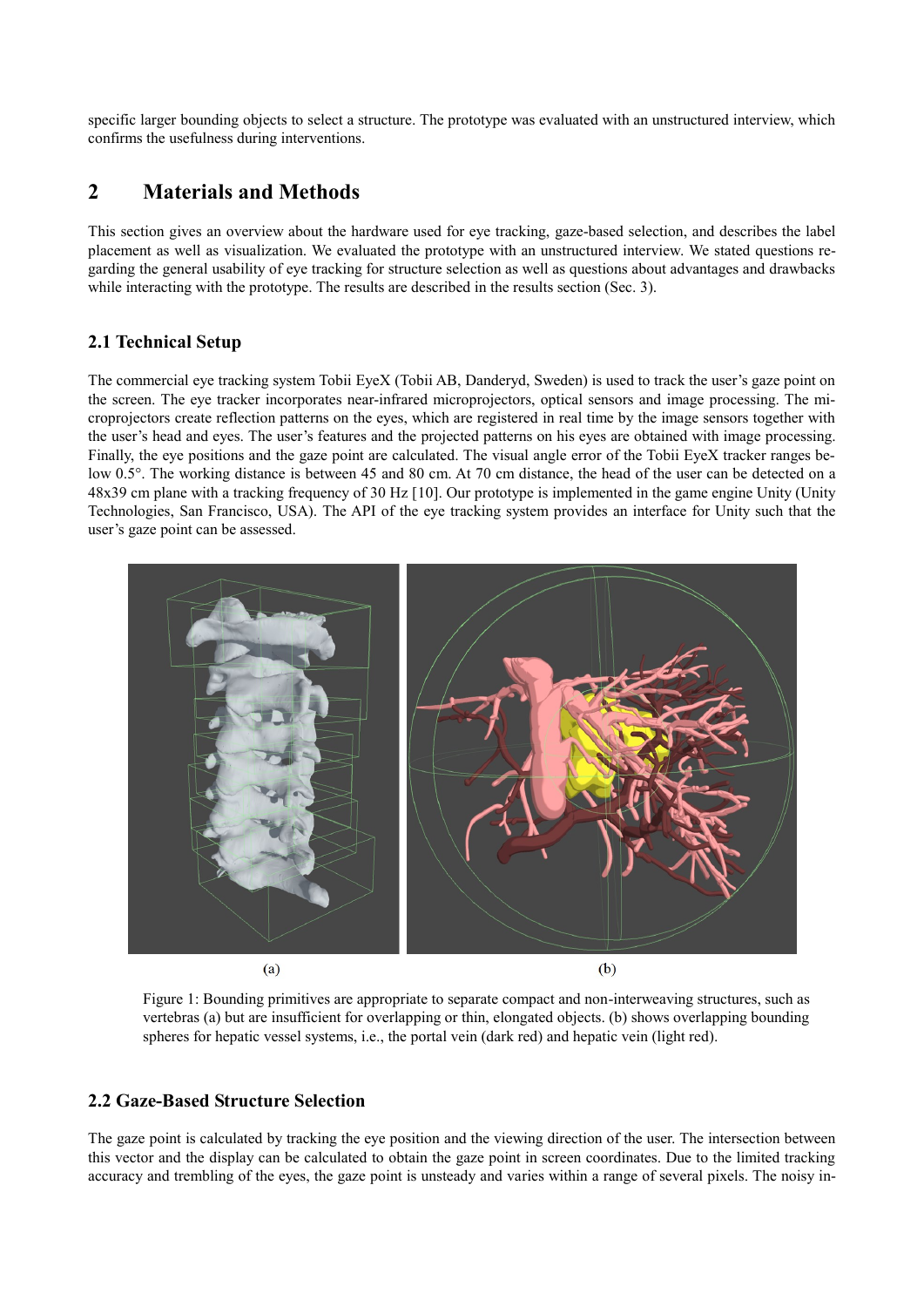put is processed with *exponential smoothing,* an approach to forecast or, in our case, smooth the received gaze data. Here, the weight of past observations is decreased over time, i.e., older gaze points have a lower weight. Yet, some structures, such as vessels, are thin and it is hard to set a focus on them. Therefore, an area around each object is necessary to support the user to fixate it. The convex hull or larger bounding primitives are only appropriate for compact structures, such as vertebras, but insufficient for smaller vessels (see Fig. 1). Therefore, we manually build a bounding object around each structure by connecting multiple primitives (see Fig. 2).



Figure 2: Illustration of a more complex bounding object around each selectable structure by combining multiple bounding primitives. (a) shows 16 structures of the Circle of Willis and (b) the Carotis interna, a single selectable structure.

Although this approach allows selecting objects in a wider range, it still leads to ambiguities w.r.t. overlapping objects or nearby structure transitions. If more than one bounding object is hit by the gaze point, the structure center points are compared with the gaze point. The object with the shortest distance is selected.

### **2.2.2 Label and Structure Visualization**

After the user focused on a structure, the label is faded in on the described position. The label remains visible as long as the gaze point lies on:

- the structure,
- the boundary object,
- the label or
- an empty area.

If the user looks at another structure, the old label is quickly faded out (200ms) and the new one appears. It is important to hide the old label as unobtrusively as possible. Otherwise, the attention and thus, the gaze point could be drawn to the old label.

The label bounds are dynamically calculated based on the contained text, which is wrapped on whitespaces. To provide a clear view of the text and to show objects behind the label, the label boundary is transparently filled. Depending on the placement, the text inside the label is aligned on the left or right side. The structure of interest is highlighted with a silhouette (see Fig. 4).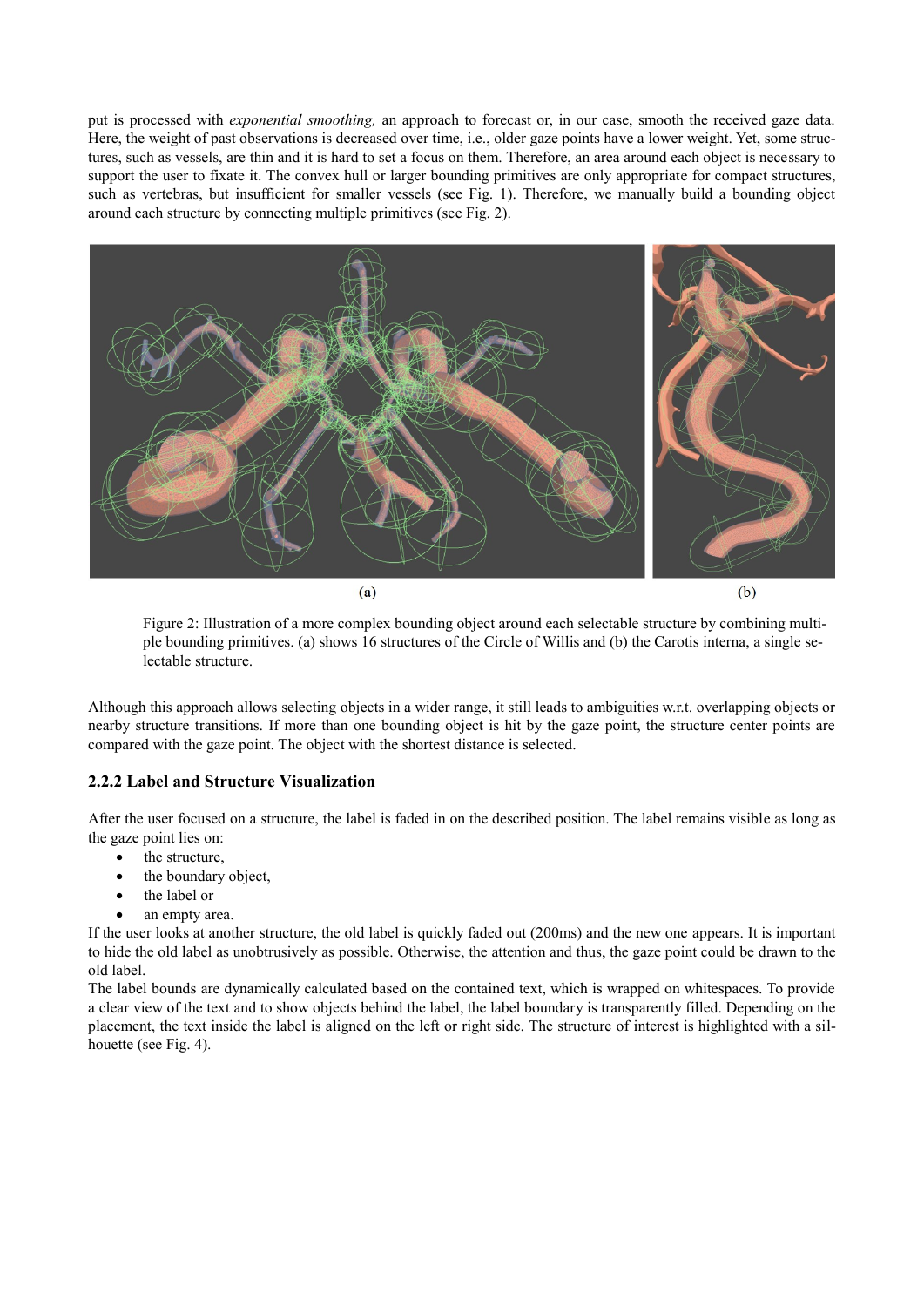

Figure 3: Based on the screen space bounds and the pre-defined center of an object (a) the direction of the label is calculated. The width and height are compared to decide if a label is placed vertically  $(w>h)$  or horizontally (h>=w) (b-c). The entering position of the gaze point is used to decide if the label is placed on the left or on the right (d). The exact position of the label is determined by intersecting the chosen direction with the screen space bound (d).

# **3 Results**

The result of our work is a prototype to allow an interactive gaze-based selection of structures of a medical planning model with arbitrary shapes. Selected structures are annotated with an external label. The approach considers aspects such as clarity as well as prevention of occlusions. The method is easy and fast regarding computation, which allows interactive frame rates. External labels dynamically adapt their size depending on the content and allow a frame-coherent interaction.

We assessed the quality of our prototype qualitatively with an unstructured interview. It was carried out with an expert in the medical application domain, who has eleven years of experience with medical applications and three years with annotations. The expert confirmed the usefulness of gaze-based structure selection as well as intuitive interaction and pointed out the following difficulties and possibilities to improve the approach:

- In the state of a first exploration, only one label would be insufficient. Showing all labels at the beginning would allow the user to get an overview over the number of structures and its names. This follows Shneiderman's Information-Seeking Mantra: overview first, details-on-demand [11].
- The external labels are sometimes too far away. Then, it is disturbing to first focus on the structure and afterwards on the label.
- If there are objects between the first and second structure of interest, labels for all structures in-between are shown due to the gaze point causing intersections. This leads to visual clutter.

 The connection line is not necessary because the structure of interest is highlighted and only one label is shown. Beneath these points of criticism, the expert confirmed the usefulness of the approach in sterile environments and suggested possibilities to improve it, which are described in the next section (Sec. 4).

### **4 Discussion**

Some aspects of our approach could be automatized and improved. The pre-defined center of each structure could be calculated in image space with a distance transformation. This morphological operator gives the most inner point of a binary image and, thus, a valid anchor point [4]. By applying this operator outwards, a silhouette of each object with an adjustable distance can be created. This silhouette would only grow in free space and stop if other structures where hit, which prevents overlapping. This is useful for two things: first, the gaze point can be checked against the obtained silhouettes to determine a corresponding object. With this, the time-consuming step to manually build a larger bounding object can be omitted. Secondly, the margin of the silhouette can also be used to get a label position. This position could be closer to the object and, thus, would address feedback from the interview. However, using this image-based approach has some disadvantages. Small structures, which are surrounded by others, would be hard to focus on, because the out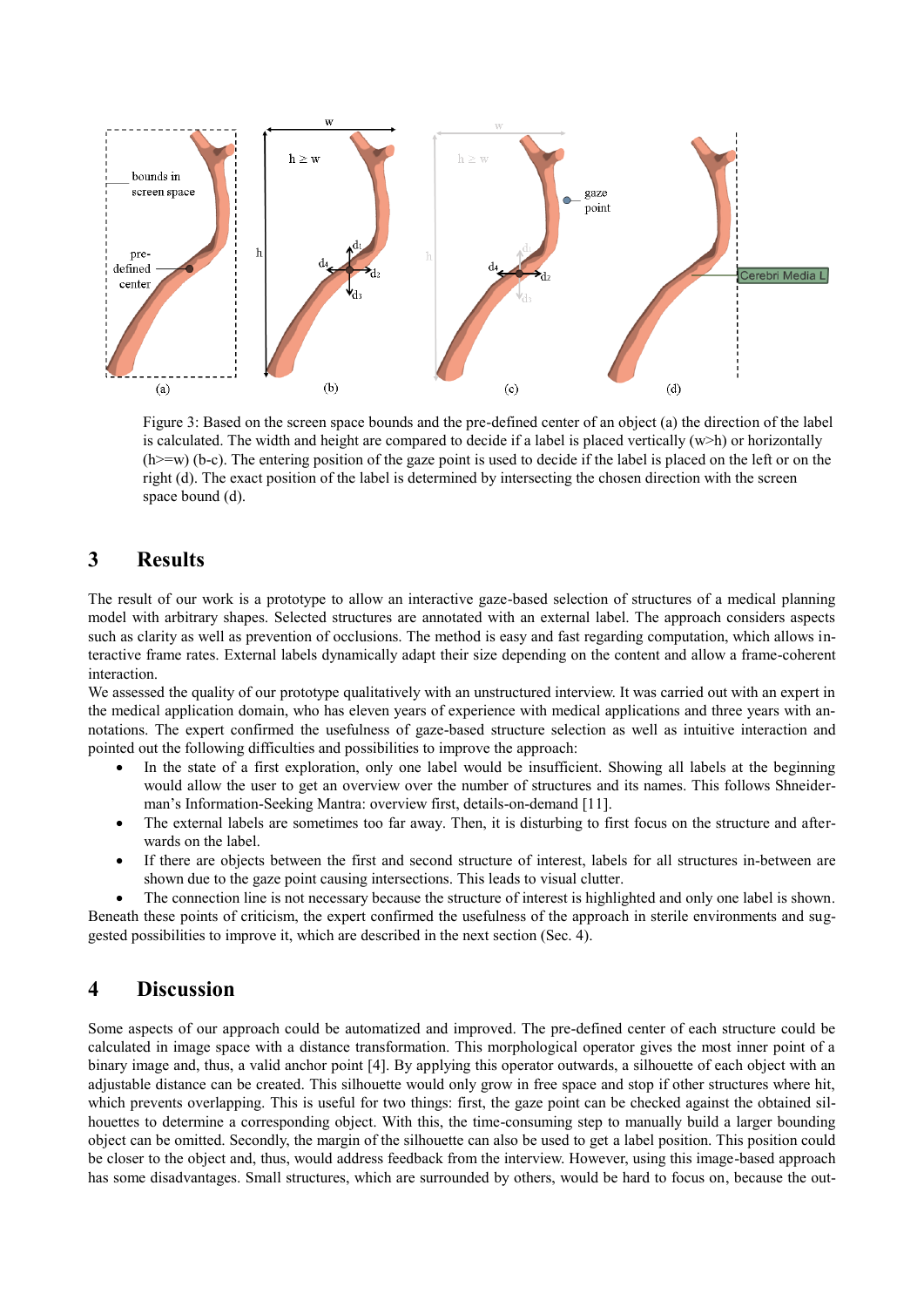ward distance transform would not create a margin. A second problem arises with anchor points. During interaction, visible structures could be partially occluded, which would result in anchor points that abruptly change positions.

The feedback from the interview included a possibility to improve the prototype. The problem with selecting objects which are in between two structures of interest could be addressed with the following two approaches. First, labels are only shown if the user's gaze position intersects it for a short but certain amount of time. Secondly, the speed of the changing eye position could be used as an indicator for the intent of the user.



Figure 4: The gaze area is represented by a transparent circle. The selected structure is highlighted by showing its silhouette and a brighter color.

# **5 Conclusion**

We presented a prototype which allows gaze-based interaction to show labels regarding user demands. Our approach runs at interactive frame rates and is frame-coherent. The label position is determined with legibility and clarity in mind, so that an unambiguous structure-to-label relationship is visualized and occlusion and overlapping is prevented. The gaze-based annotation approach would be suitable for environments where sterility is important. Therefore, an evaluation in an interventional setting, e.g., during a surgery, is our next step. Here, it could be tested if the eye tracking would be reliable enough for focusing on a structure during an intervention.

# **6 Acknowledgements**

This work was partly funded by the German Federal Ministry of Education and Research (BMBF) within the research campus STIMULATE under grant number '13GW0095A'. We would like to thank *Dornheim Medical Images* for providing us with the software *Dornheim Segmenter*.

### **7 References**

- [1] Oeltze-Jafra, S., Preim, B., Survey of Labeling Techniques in Medical Visualizations, Eurographics Workshop on Visual Computing for Biology and Medicine (VCBM), Austria (2014)
- [2] Imhof, E., Positioning names on maps, Cartography and Geographic Information Science, **2(2)** 128-144 (1975)
- [3] Preim, B., Ritter, A., Strothotte, T., Pohle, T., Forsey, D.R., Bartram, L., Consistency of Rendered Images and Their Textual Labels, Proc. of CompuGraphics, Portugal (1995)
- [4] Ali, K., Hartmann, K., Strothotte, T., Label Layout for Interactive 3D Illustrations, Journal of the WSCG, **13(1)** 1-8 (2005)
- [5] Hartmann, K., Götzelmann, T., Ali, K., Strothotte, T., Metrics for Functional and Aesthetic Label Layouts, Smart Graphics (SG), Germany (2005)
- [6] Mühler, K., Preim, B., Automatic Textual Annotation for Surgical Planning, Proc. of Vision Modeling and Visualization (VMV), Germany (2009)